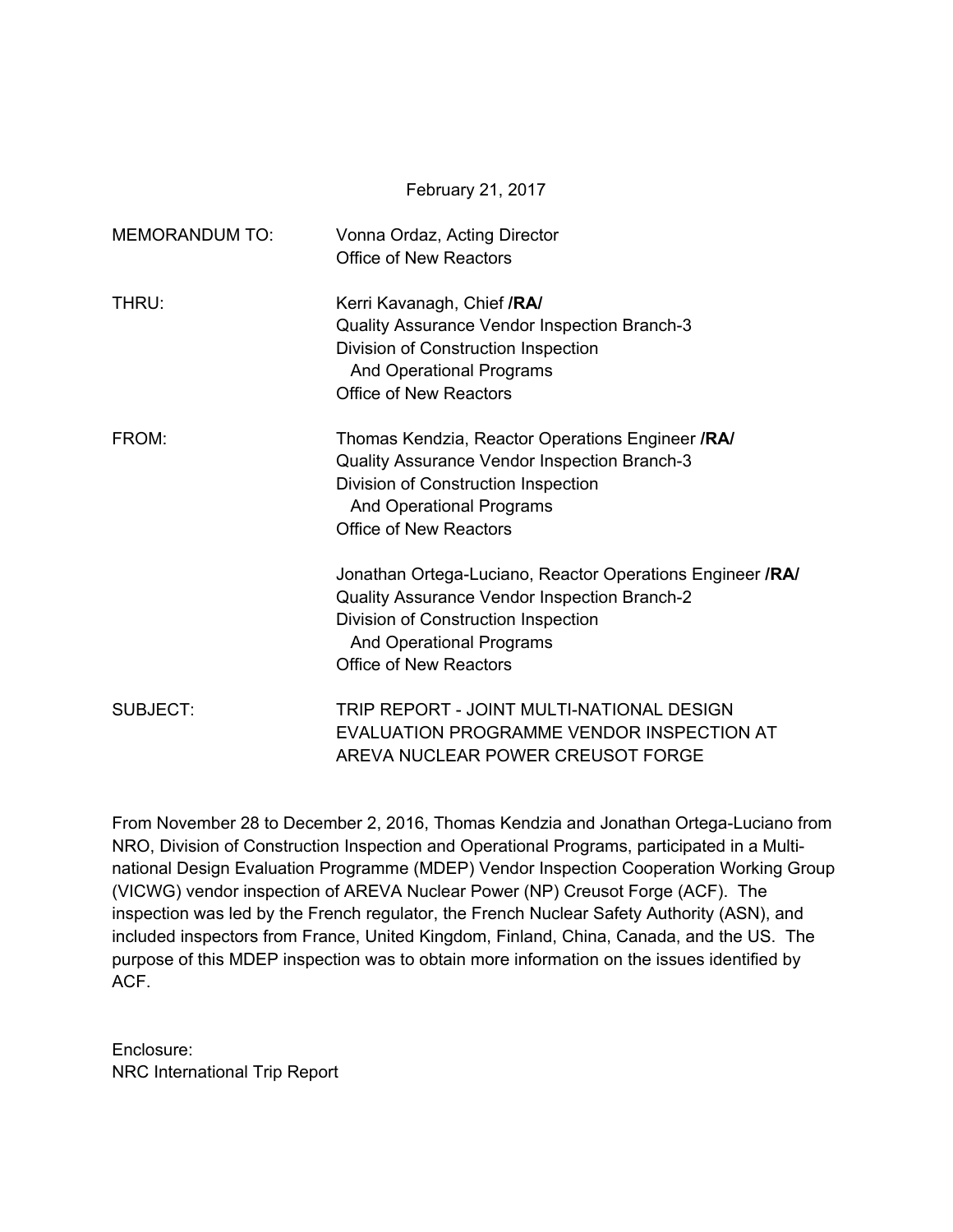# **NRC INTERNATIONAL TRIP REPORT**

## **Traveler, Office, Division:**

Thomas Kendzia, Reactor Operations Engineer, Office of New Reactors (NRO), Division of Construction Inspection and Operational Programs (DCIP), Quality Assurance and Vendor Inspection Branch-3 (QVIB-3)

Jonathan Ortega-Luciano, Reactor Operations Engineer, NRO, DCIP, Quality Assurance and Vendor Inspection Branch-2 (QVIB-2)

## **Subject:**

Trip Report – Joint Multinational Design Evaluation Programme (MDEP) Vendor Inspection Cooperation Working Group (VICWG) Inspection at AREVA Nuclear Products (NP) Creusot Forge

## **Date of Travel and Countries/Organizations Visited:**

November 28 – December 2, 2016

Le Creusot, France - AREVA NP Creusot Forge (ACF)

### **Background:**

From November 28 to December 2, 2016 two NRC inspectors participated in a Joint MDEP VICWG inspection at ACF. MDEP VICWG performs multinational vendor inspections at facilities that provide products for the nuclear industry in the member nations. Multinational VICWG inspections are a tool to gain vendor performance insights with efficiencies gained by sharing inspection resources from the participating regulators. MDEP VICWG inspections are based on MDEP's common quality assurance (QA) requirements. The MDEP VICWG common QA requirements and protocol for multinational vendor inspections can be seen at the following links:

- Common QA/QM Criteria for Multinational Vendor Inspection https://www.oecdnea.org/mdep/documents/2015-10-20%20TR-VICWG-03%20MDEP%20VICWG%20Technical%20Report%20Common\_QAQM\_Criteria\_Versi on%201\_30%20January%202014.pdf,
- MDEP Protocol for Witnessed, Joint, and Multinational Vendor Inspection https://www.oecd-nea.org/mdep/documents/2015-10-20%20TR-VICWG-01%20MDEP%20VICWG%20Technical%20Report%20Vendor%20Inspection%20Proto col%20Version%202\_20%20March%202014.pdf.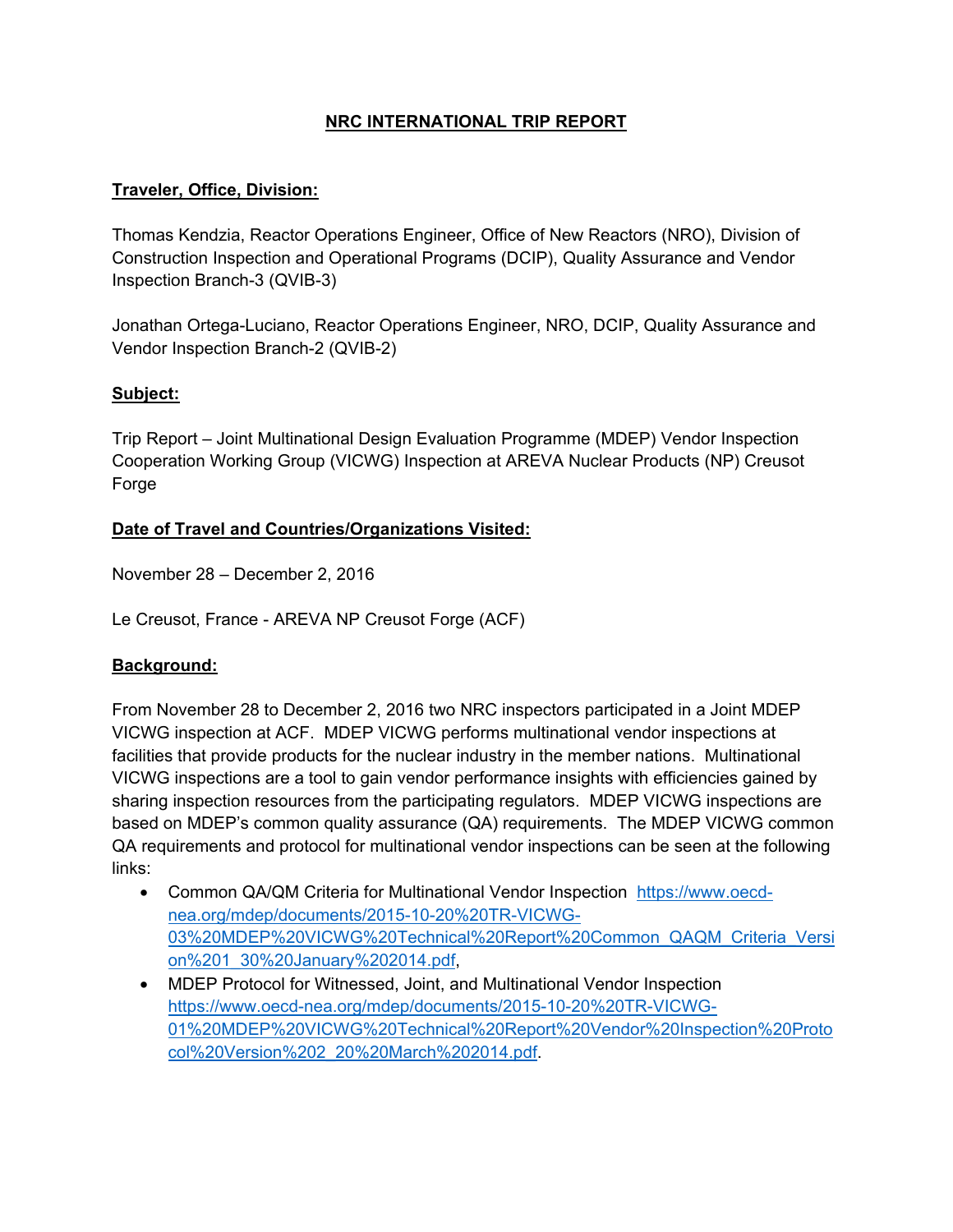The MDEP VICWG inspection focused on ACF and AREVA NP's oversight of ACF activities and was conducted under ASN direction. ACF and AREVA NP made presentations on ACF's manufacturing processes, quality assurance (QA)/quality management (QM) system, and AREVA NP's oversight of ACF activities. The MDEP VICWG inspectors reviewed ACF documentation, conducted interviews of ACF and AREVA NP personnel, walked down the ACF manufacturing shop, and observed forging operations.

The MDEP VICWG inspection team consisted of 3 ASN inspectors, 2 ONR (Office for Nuclear Regulation, United Kingdom) inspectors, 2 NNSA (National Nuclear Safety Administration, China) inspectors, 2 NRC inspectors, 1 CNSC (Canadian Nuclear Safety Commission, Canada) inspector, and 1 STUK (Radiation and Nuclear Safety Authority, Finland) inspector. The MDEP VICWG inspection team provided a daily debrief to ACF and AREVA NP and exited with ACF and AREVA NP management on December 2, 2016.

### **Summary of MDEP Inspection as it Relates to US Licensees:**

During the inspection, the MDEP VICWG inspection team was made aware that AREVA NP identified 400 "marked" files in the thousands of record files of forgings delivered worldwide. The "marked" files contained documentation that was different from the final documentation included with the forging (http://us.arevablog.com/2017/01/10/creusot-forge-understanding-themanufacturing-documentation-quality-audit-and-the-list-of-u-s-reactors). Each forging has files that document all the test results and fabrication steps along with other documents associated with the forging process. Of the 400 "marked" files, four of them were related to forgings that were in components sold to US licensees. All of these forgings are associated with the reactor coolant pressure boundary and are safety-related.

The "marked" files affecting US licensees were associated with forgings used in replacement steam generators at Beaver Valley Unit 1, replacement reactor vessel head (RVH) for ANO Unit 2, replacement pressurizer at Millstone Unit 2, and replacement steam generators at VC Summer Unit 1. All of the discrepancies from the final documentation were subsequently dispositioned as acceptable by AREVA NP. The NRC inspectors noted that AREVA NP had sent letters in March 2016 to notify the purchasers of the above forgings.

The NRC inspectors reviewed copies of six discrepancy notices in the "marked" files associated with US licensees. The NRC inspectors evaluated the AREVA NP's technical justification to ensure there were no potential safety concerns and that any applicable American Society of Mechanical Engineers (ASME) Code specifications were met.

The first discrepancy notice was for the ANO 2 RVH that was identified as not meeting the material specification. Specifically, the aluminum and nickel content was below the material specification. The NRC inspectors noted that the final mechanical tests and austenitic grain size were within the material specification requirements. Therefore, AREVA NP's evaluation determined there was no safety significance to the aluminum and nickel content being below the material specification. The NRC inspectors determined that AREVA NP's evaluation had a